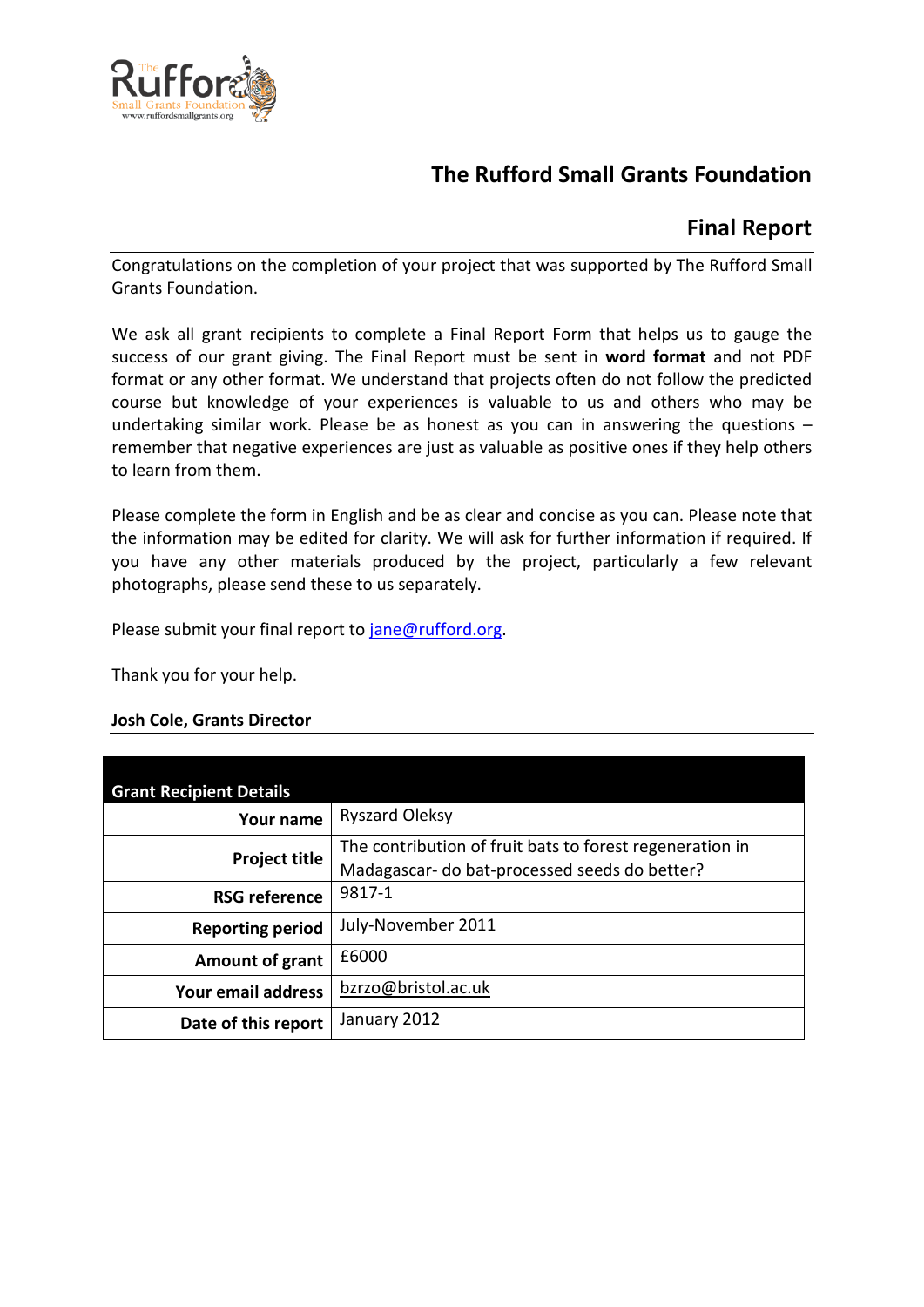

## **1. Please indicate the level of achievement of the project's original objectives and include any relevant comments on factors affecting this.**

| <b>Objective</b>                                                                                    | <b>Not</b><br>achieved | <b>Partially</b><br>achieved | <b>Fully</b><br>achieved | <b>Comments</b>                                                                                                                                                                                                                                                                          |
|-----------------------------------------------------------------------------------------------------|------------------------|------------------------------|--------------------------|------------------------------------------------------------------------------------------------------------------------------------------------------------------------------------------------------------------------------------------------------------------------------------------|
| Germination<br>οf<br>bat-processed<br>seeds<br>in<br>progressively<br>natural<br>more<br>conditions |                        | Partially<br>achieved        |                          | The study tested one species of seed<br>found in the faeces of bats. The results<br>indicate that<br>bat-processed<br>seeds<br>germinate better than natural seeds.<br>However, it is essential to test more<br>species and investigate the strength and<br>health of produced seedlings |
| Seed dispersal                                                                                      |                        |                              | Fully<br>achieved        | See dispersal was observed in the roost<br>area and under feeding trees.                                                                                                                                                                                                                 |
| Artificial<br>feeding<br>sites                                                                      |                        |                              | Fully<br>achieved        | The experiment indicated that bats are<br>not attracted to artificial feeding sites at<br>a rate which would contribute to the<br>maintenance of the soil seed bank                                                                                                                      |
| GPS tagging study                                                                                   |                        | Partially<br>achieved        |                          | The project involved a successful GPS<br>tagging trial on Pteropus rufus, the first<br>done on any <i>Pteropus</i> species.                                                                                                                                                              |

## **2. Please explain any unforeseen difficulties that arose during the project and how these were tackled (if relevant).**

#### **3. Briefly describe the three most important outcomes of your project.**

- The bat-processed seeds of a strangler fig species (*Ficus polita*) showed higher germination rates than natural seeds and have the potential to be stronger and healthier seedlings
- The GPS tagging study showed that bats are potentially important seed dispersers and may be the only animals able to maintain small forest fragments scattered in a largely agricultural landscape
- Artificial feeding sites were unsuccessful in attracting *Pteropus rufus*, although they attracted a variety of animals which potentially could contribute to the soil seed bank. However, no seed deposition was observed around the sites

## **4. Briefly describe the involvement of local communities and how they have benefitted from the project (if relevant).**

The local community was greatly involved in the project. They provided help with sample and data collection. They have benefited from short-term employment which was significant for them. Additionally, they have learned a lot about local ecosystems, needs for the protection of bats as well as their role in forest maintenance. They became aware of the conservation status of the bats and the forest. I explained to people why sustainable use of forest resources is important; the future prognosis for Madagascar ecosystem as well as importance of the island in terms of global biodiversity. Most of the people were not aware that Madagascar is experiencing an ecological crisis due to the speed of deforestation or that most of Malagasy flora and fauna is endemic to the island and makes it a unique place on the Earth.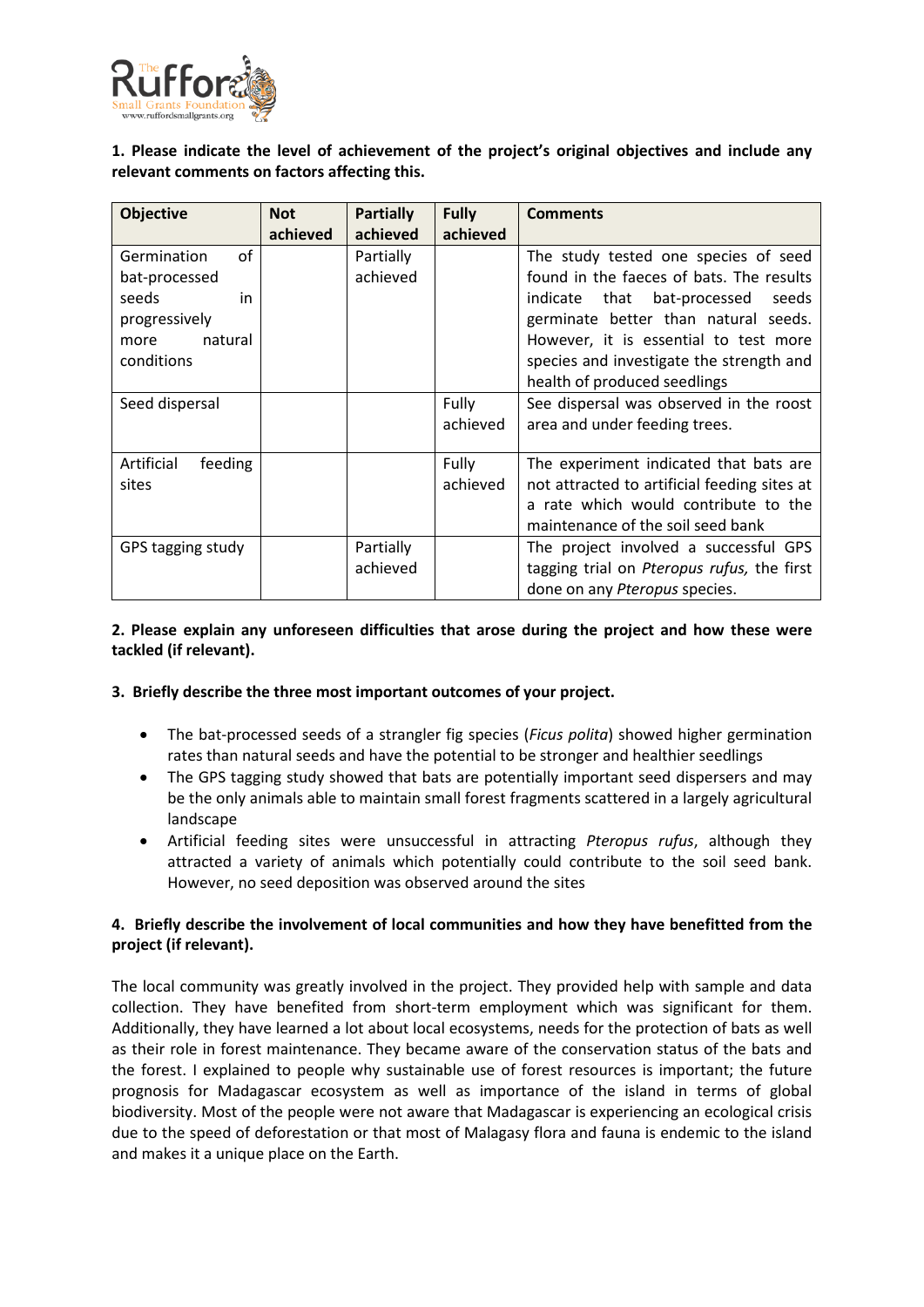

#### **5. Are there any plans to continue this work?**

The next fieldwork is planned for the middle of 2012, subject to finding funding. I then aim to clarify the germination results in terms of the strength of produced seedlings, and to perform experiments with other plant species.

The project will also focus on expanding the GPS study which has so far produced interesting insights into bat foraging behaviour. It was the first GPS tracking study done on *Pteropus rufus* and produced a clear map of bat movements at high spatial and temporal resolution for one bat over 11 days. The next stage will be to tag more bats and get more reliable data which would clarify the foraging behaviour of the bats, show movement patterns of the colonies and identify the most important feeding grounds and places visited by bats. That will show the ranges over which bats disperse seeds as well as locating the exact places that bats visit during the feeding.

#### **6. How do you plan to share the results of your work with others?**

When the study is completed it will form part of my PhD thesis, and I aim to publish at least two papers in refereed high impact journals on the topics researched once my sample sizes are adequate.

## **7. Timescale: Over what period was the RSG used? How does this compare to the anticipated or actual length of the project?**

The grant was used over a period of four months (July-November 2011) which corresponds with the original plans.

## **8. Budget: Please provide a breakdown of budgeted versus actual expenditure and the reasons for any differences. All figures should be in £ sterling, indicating the local exchange rate used.**

| <b>Item</b>                                  | <b>Budgeted</b> | Actual        | <b>Difference</b> | <b>Comments</b>                                                                           |
|----------------------------------------------|-----------------|---------------|-------------------|-------------------------------------------------------------------------------------------|
|                                              | <b>Amount</b>   | <b>Amount</b> |                   |                                                                                           |
| Flight ticket for one person                 | 700             | 900           | $-200$            | The price of flights went up at<br>the time of booking                                    |
| Madagascar Research visa                     | 55              | 200           | $-145$            | Madagascar Embassy was closed<br>in London and I had to travel to<br>Paris to obtain visa |
| malaria<br>Vaccinations<br>and<br>medication | 50              | 105           | $-55$             |                                                                                           |
| MICET fee                                    | 344             | 344           | $\Omega$          |                                                                                           |
| Malagasy student's thesis fee                | 160             | 333           | $-173$            | University fee was higher than<br>the amount provided by MICET                            |
| Daily pay for Malagasy student               | 960             | 960           | 0                 |                                                                                           |
| Malagasy student's supervisor<br>visit       | 285             | 285           | $\mathbf{0}$      |                                                                                           |
| CAFF/CORE representative visit               | 782             | $\Omega$      | 782               | The representative did not visit<br>us during the fieldwork                               |
| Cook                                         | 420             | 420           | 0                 |                                                                                           |
| Guide                                        | 420             | 420           | 0                 |                                                                                           |
| Sustenance for PhD student                   | 240             | 240           | 0                 |                                                                                           |